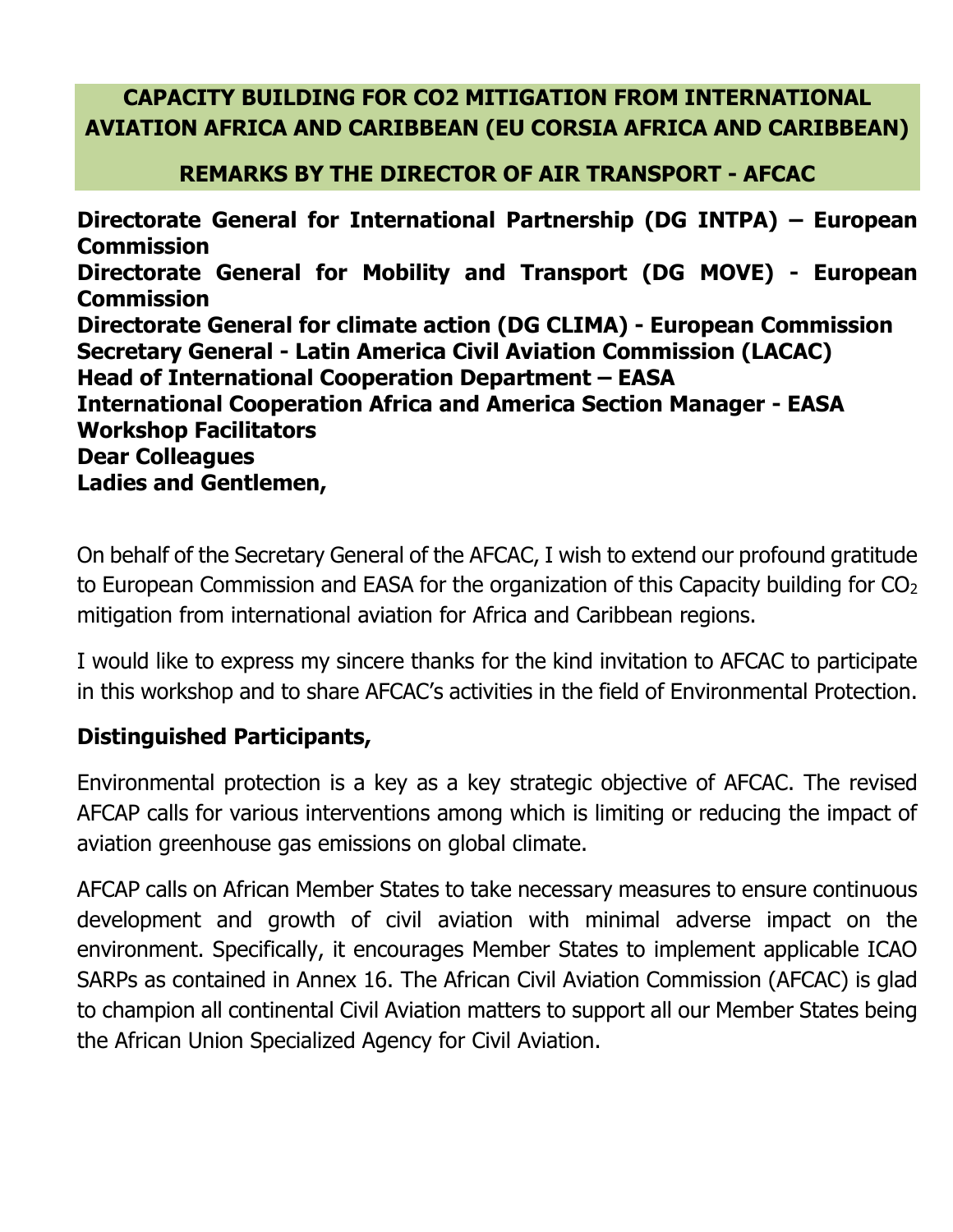As you are all aware, the pilot Phase of CORSIA commenced on 1 January 2021. So far, we have Twenty (20) African States have informed ICAO of their intent to participate voluntarily in the pilot Phase. This workshop on Monitoring, reporting and verification methodologies and data collection tools is therefore critical for these African States and even those yet to join CORSIA.

In order to support CORSIA implementation on behalf of African States, AFCAC has a focus on coordinating capacity-building sessions in order to increase understanding of CORSIA implementation, encourage more to volunteer and join CORSIA and introduce achievable targets at the continental level. In this regard, I am glad to inform you of the preparation by AFCAC for the next triennium (2022 – 2024) where the implementation of CORSIA, development of States' Action Plans for  $CO<sub>2</sub>$  reduction activities, environmental targets and activities to put in place policies for Sustainable Aviation Fuels are planned. Please visit the AFCAC website, [www.afcac.org](http://www.afcac.org/) for more details.

It is our expectation that these interventions by AFCAC will increase the participation of African States in the CORSIA and harmonize implementation plans and monitoring mechanism at the continental level, promote the implementation of ICAO SARPs and demonstrate Africa's commitment towards environmental stewardship. These can be achieved through partnerships, capacity building programs and sharing of experiences.

## **Distinguished Participants**

# **Ladies and Gentlemen**

I wish to invite you to listen to the AFCAC's presentation on the activities and initiatives in the Environment field which will be delivered by the Environment Expert on the third day of this event. I welcome your input and ideas that will better address the needs of our member States.

The presentation will provide you with perspectives of our planned activities on CORSIA and its implementation, States' Action Plans, Sustainable Aviation Fuels and roll out of continental environmental plan and targets for the African region.